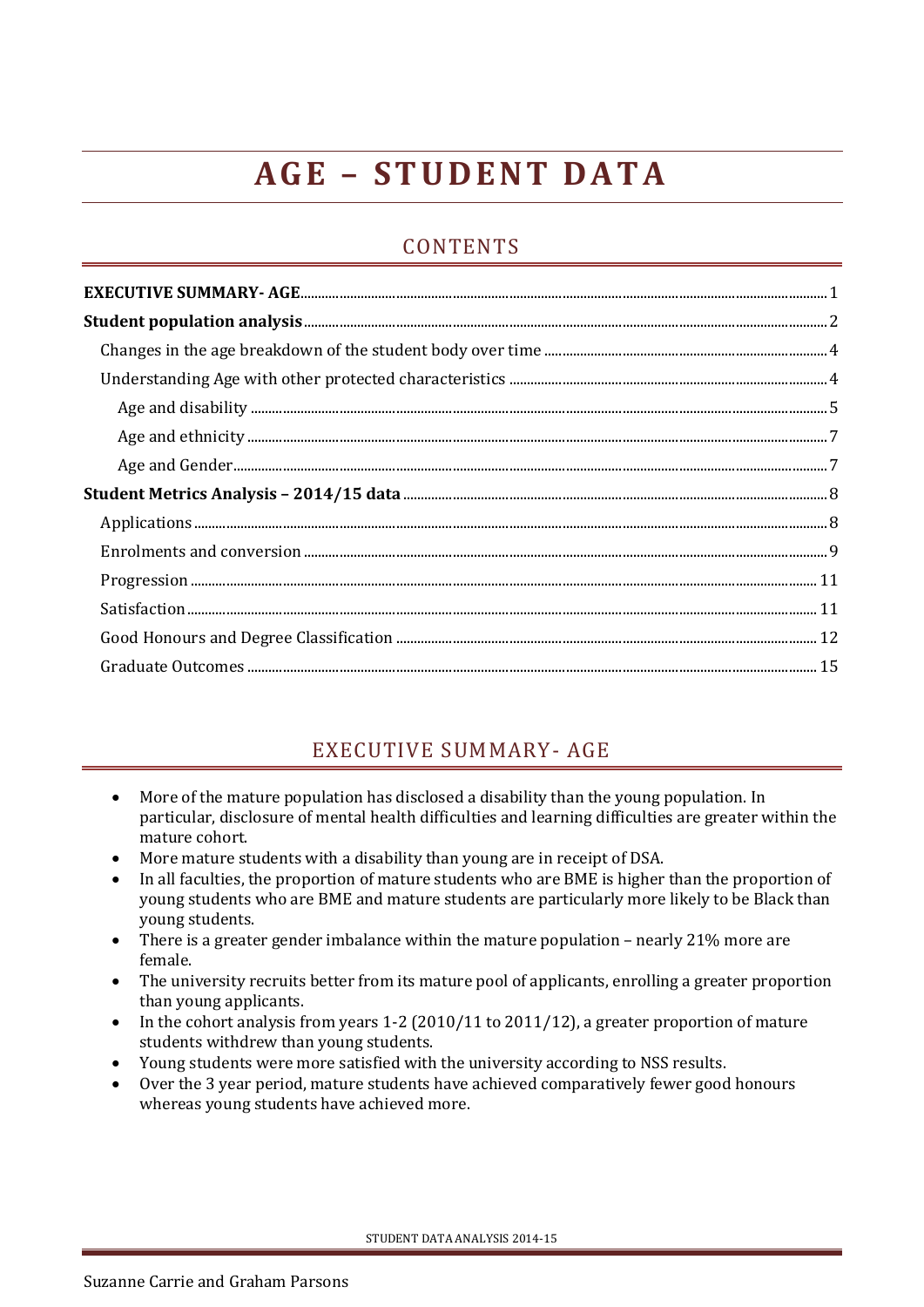# STUDENT POPULATION ANALYSIS

|                                                  | <b>Under 21</b> |       |       | 21 and above |       |       |
|--------------------------------------------------|-----------------|-------|-------|--------------|-------|-------|
| <b>Faculty</b>                                   | 12/13           | 13/14 | 14/15 | 12/13        | 13/14 | 14/15 |
| Arts, Creative<br>Industries<br>and<br>Education | 3210            | 2938  | 2755  | 716          | 654   | 550   |
| Business and<br>Law                              | 3417            | 3514  | 3461  | 326          | 312   | 310   |
| Environment<br>and<br>Technology                 | 3326            | 3414  | 3301  | 780          | 724   | 715   |
| Health and<br>Applied<br>Sciences                | 3294            | 3278  | 3087  | 2016         | 2072  | 2114  |
| <b>University</b><br>total                       | 13247           | 13144 | 12604 | 3838         | 3762  | 3689  |

<span id="page-1-0"></span>**Table 1** Faculty breakdown of students by age band (under/over 21)

As can be seen from **table 1** almost 80% of our students are under 21 on entry. This university average disguises some variation between faculties, with HAS having many more mature students (38%) and FBL very few mature students (9%).



**Figure 1** 14/15 data

**Figure 1** shows the differing proportion of mature students across each faculty by year of study. From this we can see: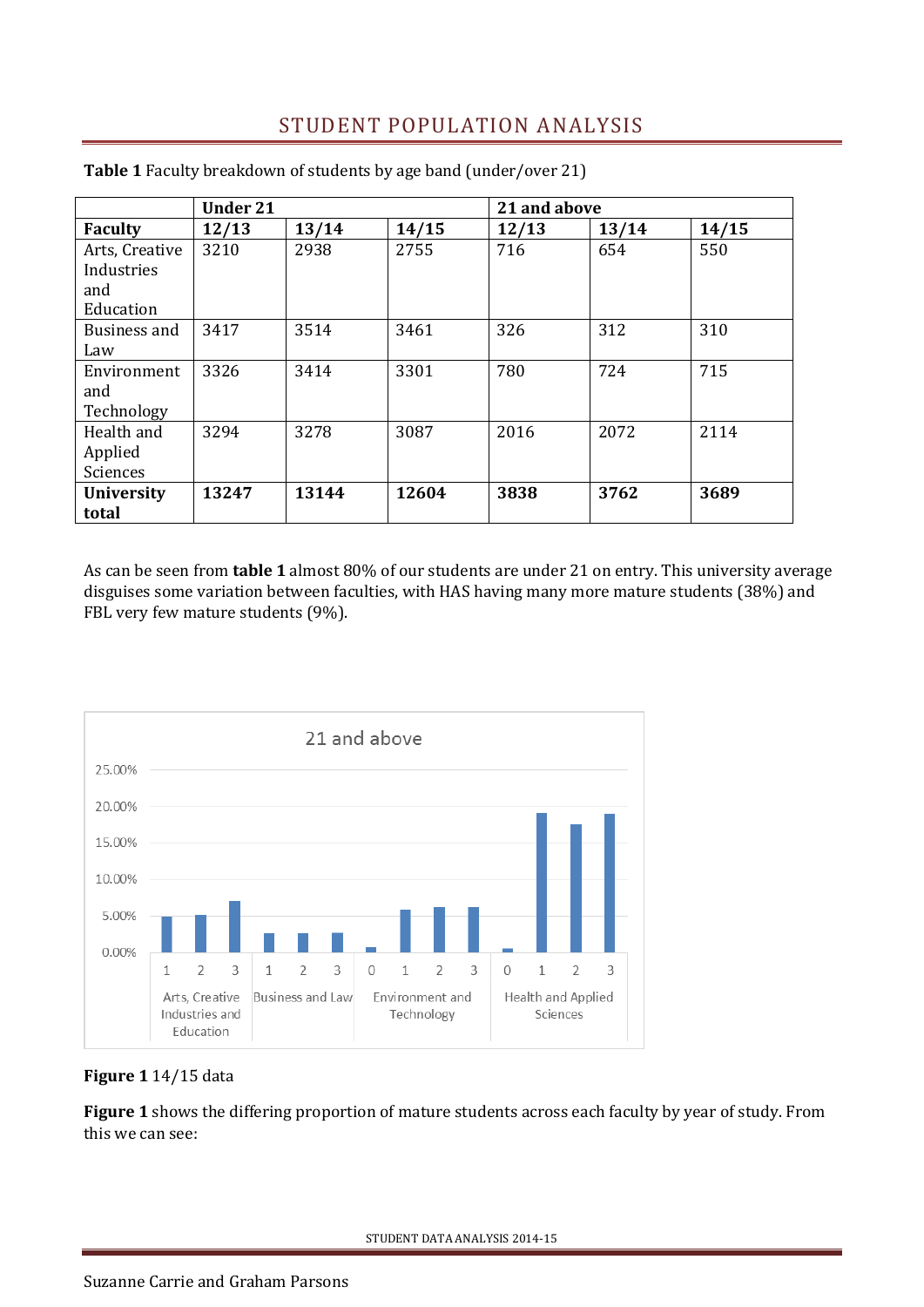- In ACE, mature student numbers increase over year of study suggesting strong retention for mature students and also a possibility of decreasing recruitment for mature students.
- In FBL, low levels of mature students across all 3 years.
- In FET, high numbers of mature students in year 0 but decreasing student numbers over time, suggesting potential retention issues.
- In HAS, low numbers of mature students in year 0 programmes and then high proportions of mature students across years 1-3.

| <b>Faculty</b>                      | <b>Department</b>                                           | <b>Under 21</b> |       |       | 21 and above |       |       |
|-------------------------------------|-------------------------------------------------------------|-----------------|-------|-------|--------------|-------|-------|
|                                     |                                                             | 12/13           | 13/14 | 14/15 | 12/13        | 13/14 | 14/15 |
| Arts, Creative                      | Art and Design                                              | 824             | 788   | 748   | 199          | 176   | 151   |
| <b>Industries</b>                   | Arts and Cultural                                           | 1020            | 808   | 699   | 152          | 135   | 105   |
| and Education                       | Industries                                                  |                 |       |       |              |       |       |
|                                     | Education                                                   | 620             | 561   | 516   | 264          | 241   | 191   |
|                                     | Film and Journalism                                         | 746             | 781   | 792   | 101          | 102   | 103   |
| <b>Business and</b><br>Law          | Accounting, Economics<br>and Finance                        | 867             | 919   | 864   | 71           | 71    | 83    |
|                                     | <b>Business and</b><br>Management                           | 1767            | 1807  | 1883  | 147          | 139   | 139   |
|                                     | Law                                                         | 783             | 788   | 714   | 108          | 102   | 88    |
| <b>Environment</b><br>and           | Architecture and the<br><b>Built Environment</b>            | 895             | 905   | 825   | 238          | 212   | 212   |
| <b>Technology</b>                   | <b>Computer Science and</b><br><b>Creative Technologies</b> | 983             | 994   | 945   | 219          | 208   | 210   |
|                                     | Engineering, Design and<br>Mathematics                      | 773             | 853   | 885   | 156          | 162   | 165   |
|                                     | Geography and<br>Environmental<br>Management                | 675             | 662   | 646   | 167          | 142   | 128   |
| <b>Health and</b><br><b>Applied</b> | <b>Allied Health</b><br>Professions                         | 350             | 350   | 363   | 358          | 362   | 362   |
| <b>Sciences</b>                     | Biological, Biomedical<br>and Analytical Sciences           | 963             | 1032  | 877   | 177          | 205   | 191   |
|                                     | Health and Social<br>Sciences                               | 1480            | 1340  | 1233  | 452          | 401   | 363   |
|                                     | Nursing and Midwifery                                       | 501             | 556   | 614   | 1029         | 1104  | 1198  |

**Table 2** Total numbers of students broken down by age, department and year

**Table 2** shows the total number of mature students over a 3 year period by department and displays further variation within faculties. In particular:

- Within ACE, the greatest proportion of mature students is within Education and the numbers of mature students in Art & Design have been falling.
- In FBL, Business and Management have the greatest number of mature students but numbers have been falling over the past 3 years. Numbers in Accounting, Economics and Finance have risen over the past year.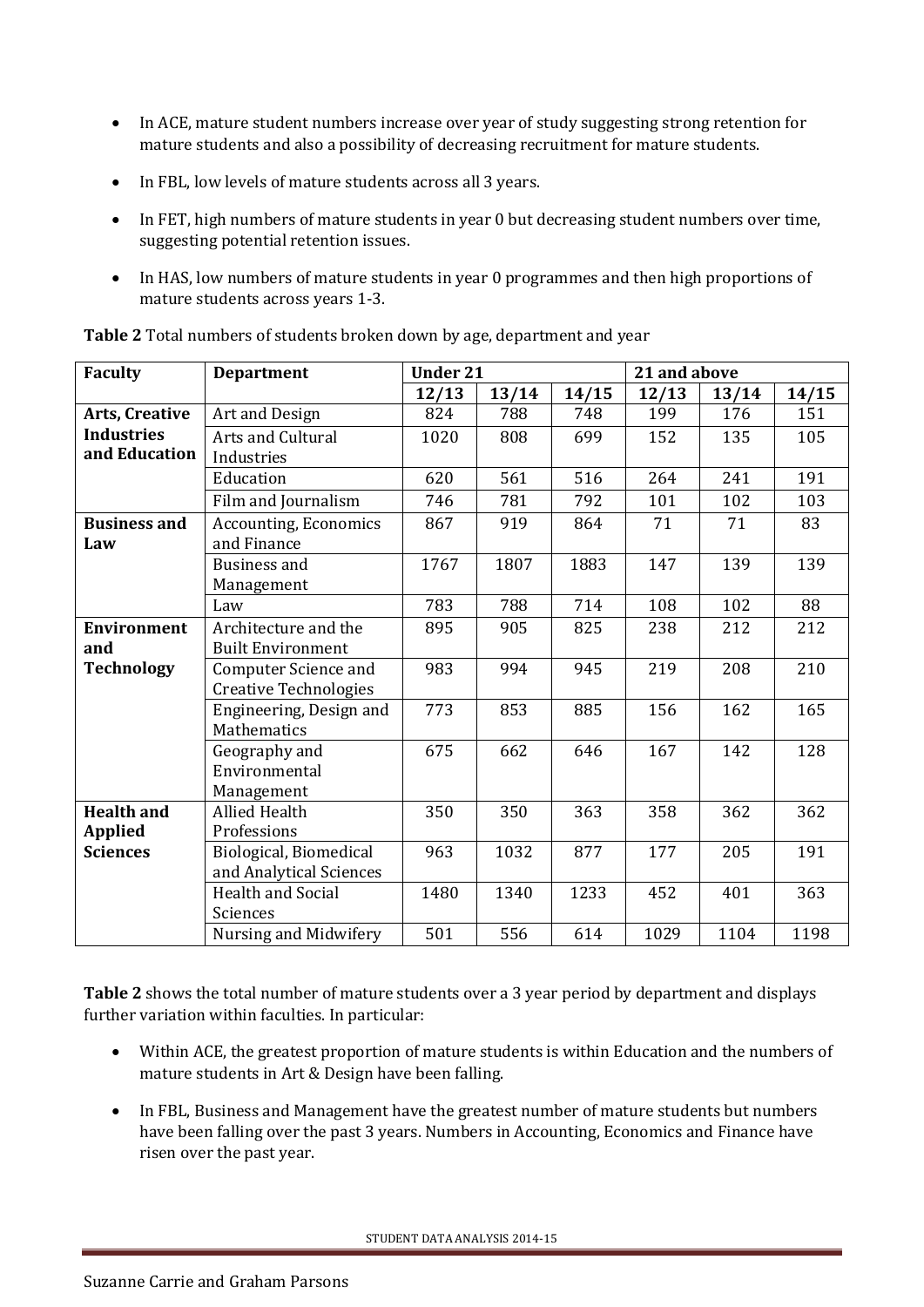- In FET, Architecture and the Built Environment have the greatest number of mature students but broadly, numbers of mature students have been falling in most departments.
- In HAS, Nursing and Midwifery have considerably more mature, rather than young, students; Allied Health Professions have roughly equal numbers. The number of young students on Nursing and Midwifery programmes has been increasing over the 3 year period.



## <span id="page-3-0"></span>CHANGES IN THE AGE BREAKDOWN OF THE STUDENT BODY OVER TIME

## **Figure 2**

**Figure 2** shows that the number of mature students has stayed fairly static over the 3 year period, although the number of young students has fallen slightly in the 2014/15 year.

## <span id="page-3-1"></span>UNDERSTANDING AGE WITH OTHER PROTECTED CHARACTERISTICS

<span id="page-3-2"></span>The following section will provide a simple 2x2 breakdown of the total number of students within the university (and at faculty level) by age and the other protected characteristics in this report. Further analysis will be required to further investigate the significance of these comparisons.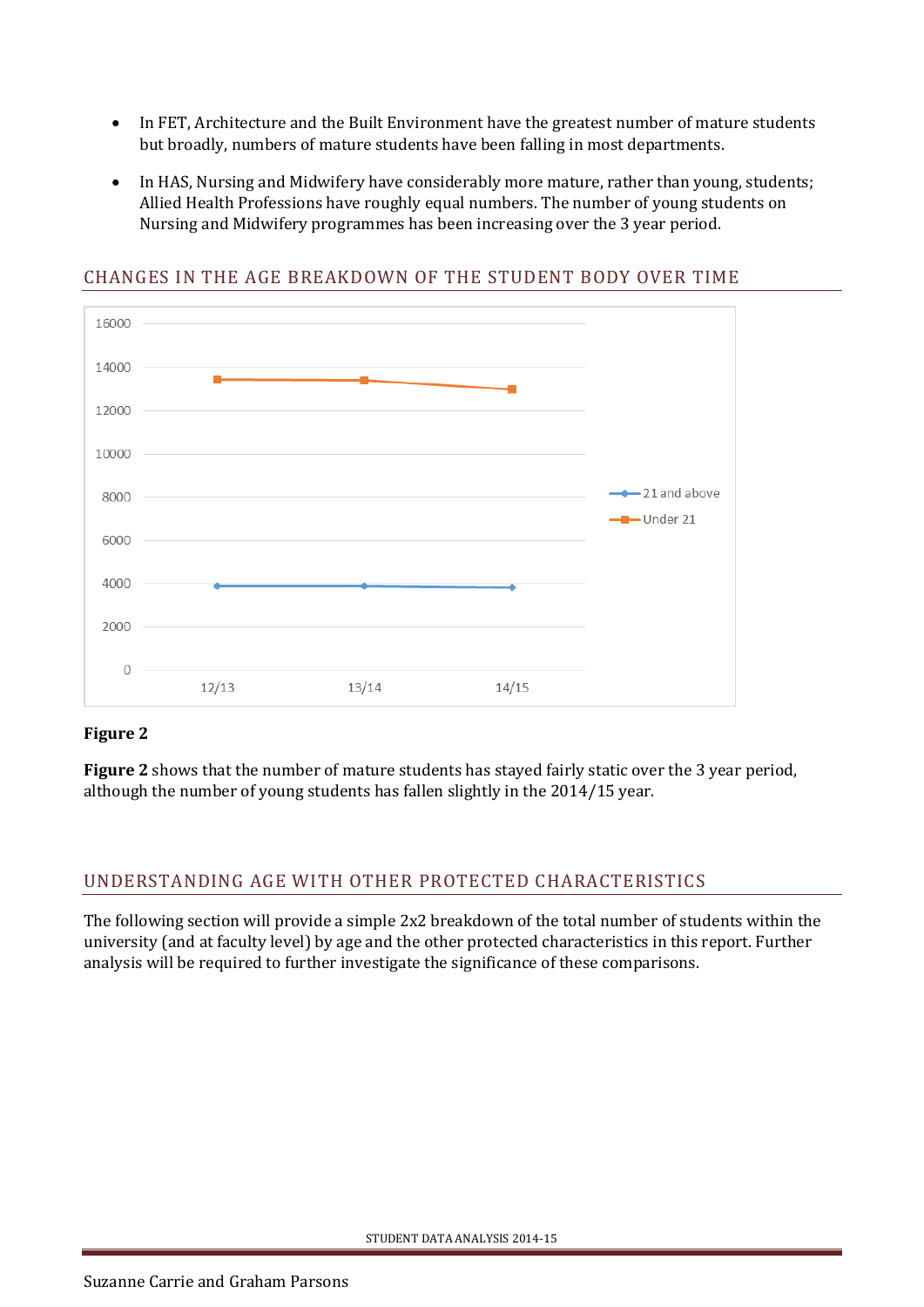#### AGE AND DISABILITY

#### **Table 3** Age and disability

| <b>Broad</b><br>category | <b>Type of disability</b>                       | 21 and<br>above | <b>Under</b><br>21 | 21 and<br>above | <b>Under</b><br>21 |
|--------------------------|-------------------------------------------------|-----------------|--------------------|-----------------|--------------------|
| <b>Disability</b>        |                                                 | 2305            | 5468               | 19.18%          | 12.99%             |
|                          | <b>LEARNING DIFFICULTIES</b>                    | 1206            | 3558               | 10.12%          | 8.49%              |
|                          | <b>AUTISTIC SPECTRUM DISORDER</b>               | 38              | 143                | 0.33%           | 0.35%              |
|                          | <b>BLIND/PARTIALLY SIGHTED</b>                  | 23              | 45                 | 0.20%           | 0.11%              |
|                          | DEAF/HEARING IMPAIRMENT                         | 36              | 94                 | 0.31%           | 0.21%              |
|                          | DISABILITY NOT IN LIST                          | 141             | 273                | 1.17%           | 0.66%              |
|                          | MENTAL HEALTH DIFFICULTIES                      | 387             | 545                | 3.26%           | 1.30%              |
|                          | MULTIPLE DISABILITIES                           | 222             | 273                | 1.74%           | 0.63%              |
|                          | UNSEEN DISABILITY, E.G.<br>DIABETES, ASTHMA     | 179             | 436                | 1.49%           | 1.02%              |
|                          | WHEELCHAIR USER/MOBILITY<br><b>DIFFICULTIES</b> | 73              | 101                | 0.57%           | 0.23%              |
| <b>NO DISABILITY</b>     |                                                 | 9578            | 36512              | 19.18%          | 12.99%             |
| not known                |                                                 | 28              | 137                | $0.24\%$        | 0.34%              |

**Table 3** shows that more of the mature student population has disclosed a disability than the young population. In particular, the incidences of learning difficulties and mental health difficulties are greater within the mature student population. However, due to the larger number of young students, the total number of young students with a disability is greater than for mature students.

**Table 4** comparison of DSA status for disabled students by age

| <b>Row Labels</b>                                    | 21 and above | <b>Under 21</b> | 21 and above | <b>Under 21</b> |
|------------------------------------------------------|--------------|-----------------|--------------|-----------------|
| In receipt of DSA                                    | 521          | 1073            | 73%          | 67%             |
| Has disability but not in<br>receipt of DSA          | 23           | 43              | 3%           | 3%              |
| Has disability but not<br>known if in receipt of DSA | 167          | 489             | 23%          | 30%             |

**Table 4** shows that a greater proportion of mature students with a disability are in receipt of DSA than young students.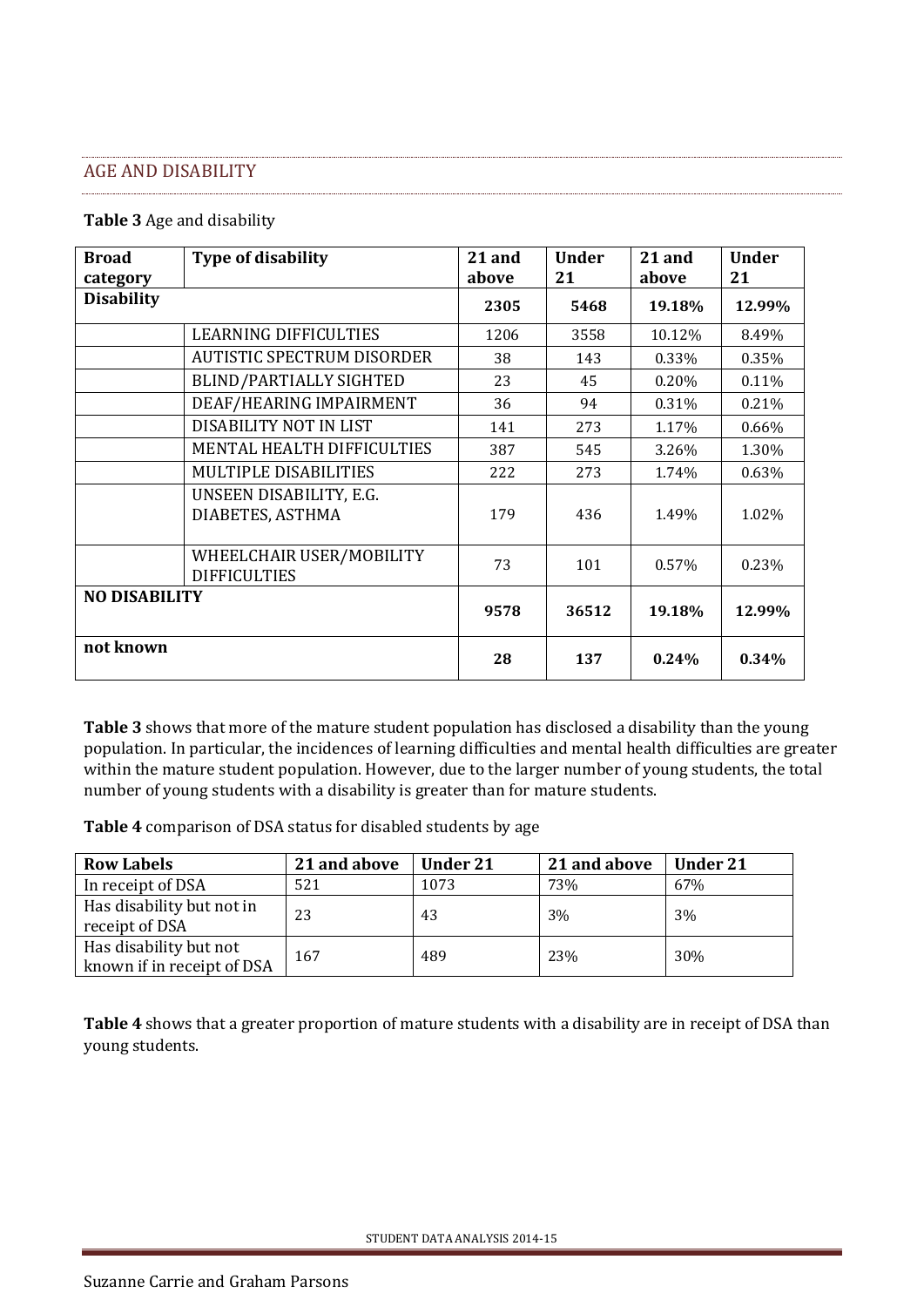|            |                 | 21 and | <b>Under 21</b> | 21 and | <b>Under 21</b> |
|------------|-----------------|--------|-----------------|--------|-----------------|
|            |                 | above  |                 | above  |                 |
| <b>ACE</b> | <b>Disabled</b> | 438    | 1307            | 22.81% | 14.97%          |
|            | Not disabled    | 1482   | 7596            | 77.19% | 85.03%          |
| <b>FBL</b> | <b>Disabled</b> | 177    | 1170            | 18.48% | 11.20%          |
|            | Not disabled    | 771    | 9222            | 81.52% | 88.80%          |
| <b>FET</b> | Disabled        | 480    | 1375            | 21.06% | 13.51%          |
|            | Not disabled    | 1739   | 8666            | 78.94% | 86.49%          |
| <b>HAS</b> | Disabled        | 1120   | 1319            | 18.02% | 13.63%          |
|            | Not disabled    | 5082   | 8340            | 81.98% | 86.37%          |

**Table 5** breakdown of students by faculty summarised by age and disabled/not disabled

As can be seen from **Table 5**, ACE has the largest proportion of its mature student population who disclose a disability, followed closely by FET.

| Table 6 DSA status by faculty broken down by age |  |  |  |
|--------------------------------------------------|--|--|--|
|--------------------------------------------------|--|--|--|

|            | <b>Row Labels</b>                                    | 21 and         | <b>Under 21</b> | 21 and | <b>Under 21</b> |
|------------|------------------------------------------------------|----------------|-----------------|--------|-----------------|
|            |                                                      | above          |                 | above  |                 |
| ACE        | In receipt of DSA                                    | 107            | 282             | 77%    | 68%             |
|            | Has disability but not in<br>receipt of DSA          | $\overline{2}$ | 5               | 1%     | 1%              |
|            | Has disability but not<br>known if in receipt of DSA | 29             | 128             | 21%    | 31%             |
| <b>FBL</b> | In receipt of DSA                                    | 36             | 231             | 70%    | 66%             |
|            | Has disability but not in<br>receipt of DSA          | 1              | 7               | 2%     | 2%              |
|            | Has disability but not<br>known if in receipt of DSA | 14             | 114             | 28%    | 32%             |
| <b>FET</b> | In receipt of DSA                                    | 99             | 294             | 70%    | 69%             |
|            | Has disability but not in<br>receipt of DSA          | 6              | 10              | 4%     | 2%              |
|            | Has disability but not<br>known if in receipt of DSA | 36             | 125             | 26%    | 29%             |
| <b>HAS</b> | In receipt of DSA                                    | 280            | 266             | 73%    | 65%             |
|            | Has disability but not in<br>receipt of DSA          | 14             | 21              | 4%     | 5%              |
|            | Has disability but not<br>known if in receipt of DSA | 88             | 122             | 23%    | 30%             |

<span id="page-5-0"></span>**Table 6** shows that the pattern of more mature students with a disability being in receipt of DSA is replicated across all faculties. The greatest prevalence of disabled students not being in receipt of DSA is in FET and HAS; these faculties also have higher proportions of students for whom it is unknown whether they receive DSA.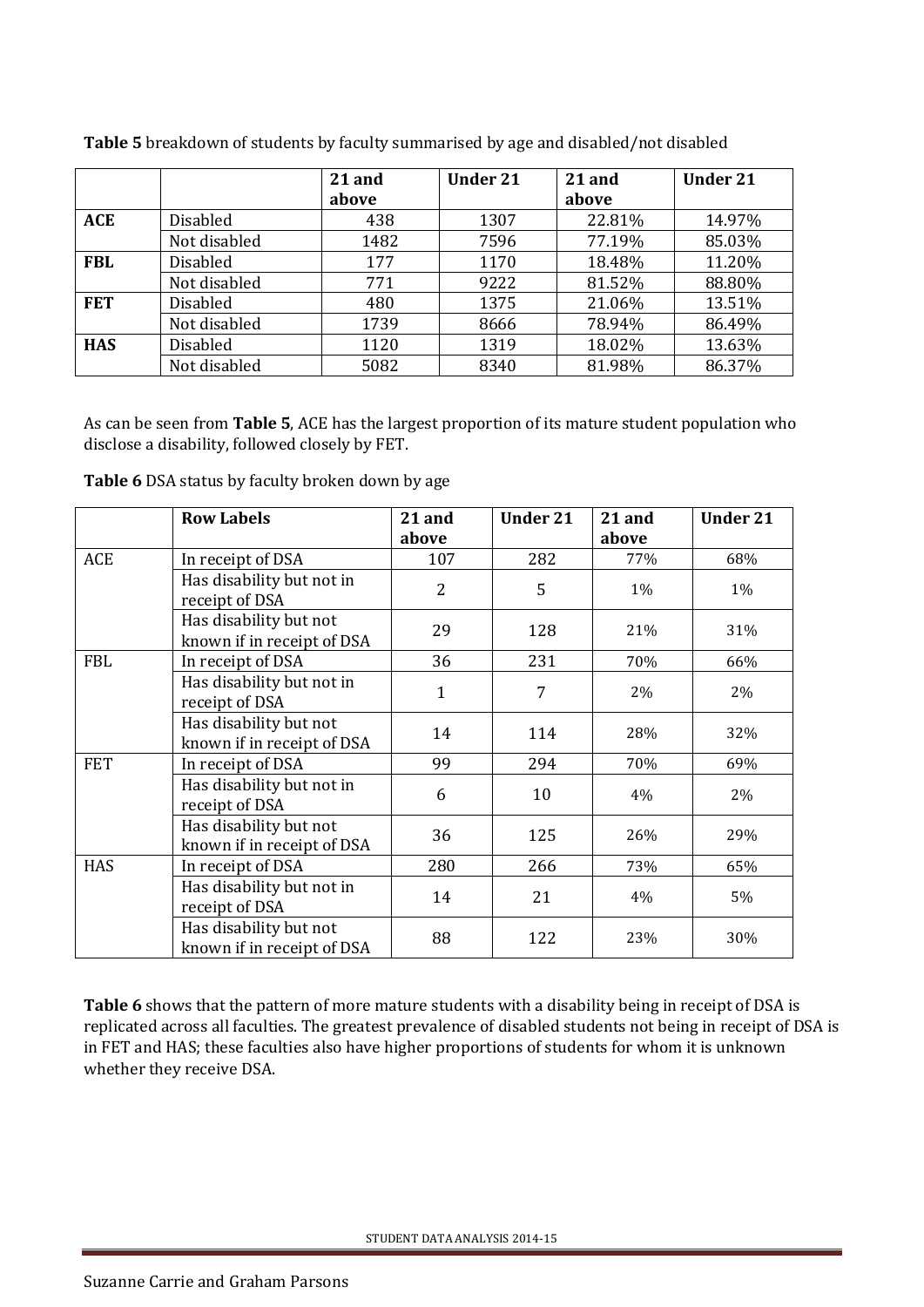#### AGE AND ETHNICITY

#### **Table 7** Age and ethnicity

| <b>Broad</b><br>category | <b>Type of ethnicity</b> | 21 and<br>above | <b>Under</b><br>21 | 21 and<br>above | <b>Under</b><br>21 |
|--------------------------|--------------------------|-----------------|--------------------|-----------------|--------------------|
| <b>BME</b>               |                          | 1954            | 5604               | 16.25%          | 13.07%             |
|                          | Asian                    | 315             | 1910               | 2.57%           | 4.52%              |
|                          | Black                    | 1111            | 1563               | 9.26%           | 3.53%              |
|                          | Chinese                  | 42              | 328                | 0.36%           | 0.76%              |
|                          | Mixed                    | 412             | 1549               | 3.44%           | 3.65%              |
|                          | <b>Other</b>             | 74              | 254                | 0.61%           | $0.60\%$           |
| White                    | White                    | 9872            | 36364              | 83.05%          | 86.57%             |
| Not Known                | Not Known                | 85              | 149                | 0.71%           | 0.36%              |

**Table 7** shows that overall a greater proportion of BME students are mature compared to young students however, there is a smaller proportion of Asian mature students than Asian young students. In particular, the mature student population is more likely to be Black.

|                         |            | 21 and | <b>Under 21</b> | 21 and | <b>Under 21</b> |
|-------------------------|------------|--------|-----------------|--------|-----------------|
|                         |            | above  |                 | above  |                 |
| <b>Arts, Creative</b>   | BME        | 192    | 741             | 9.97%  | 8.31%           |
| Industries and          | White      | 1714   | 8132            | 89.29% | 91.34%          |
| <b>Education</b>        | Unknown    | 14     | 30              | 0.74%  | 0.35%           |
| <b>Business and</b>     | BME        | 321    | 1928            | 33.42% | 18.34%          |
| Law                     | White      | 619    | 8436            | 65.64% | 81.37%          |
|                         | Unknown    | 8      | 28              | 0.94%  | 0.29%           |
| <b>Environment and</b>  | <b>BME</b> | 405    | 1532            | 18.37% | 14.97%          |
| <b>Technology</b>       | White      | 1789   | 8483            | 80.58% | 84.79%          |
|                         | Unknown    | 25     | 26              | 1.06%  | 0.23%           |
| <b>Health and</b>       | <b>BME</b> | 998    | 1217            | 16.10% | 12.57%          |
| <b>Applied Sciences</b> | White      | 5184   | 8417            | 83.58% | 87.17%          |
|                         | Unknown    | 20     | 25              | 0.32%  | 0.26%           |

**Table 8** breakdown of students by faculty summarised by age and ethnicity

In all faculties, the proportion of mature students who are BME is higher than the proportion of young students who are BME. This is particularly noticeable in FBL where a third of all mature students are BME and less than 20% of young students are BME.

#### <span id="page-6-0"></span>AGE AND GENDER

**Table 9** breakdown of student numbers by gender and age

| Gender | 21 and above | <b>Under 21</b> | 21 and above | <b>Under 21</b> |
|--------|--------------|-----------------|--------------|-----------------|
| FEMALE | 7114         | 20450           | 60.60%       | 48.93%          |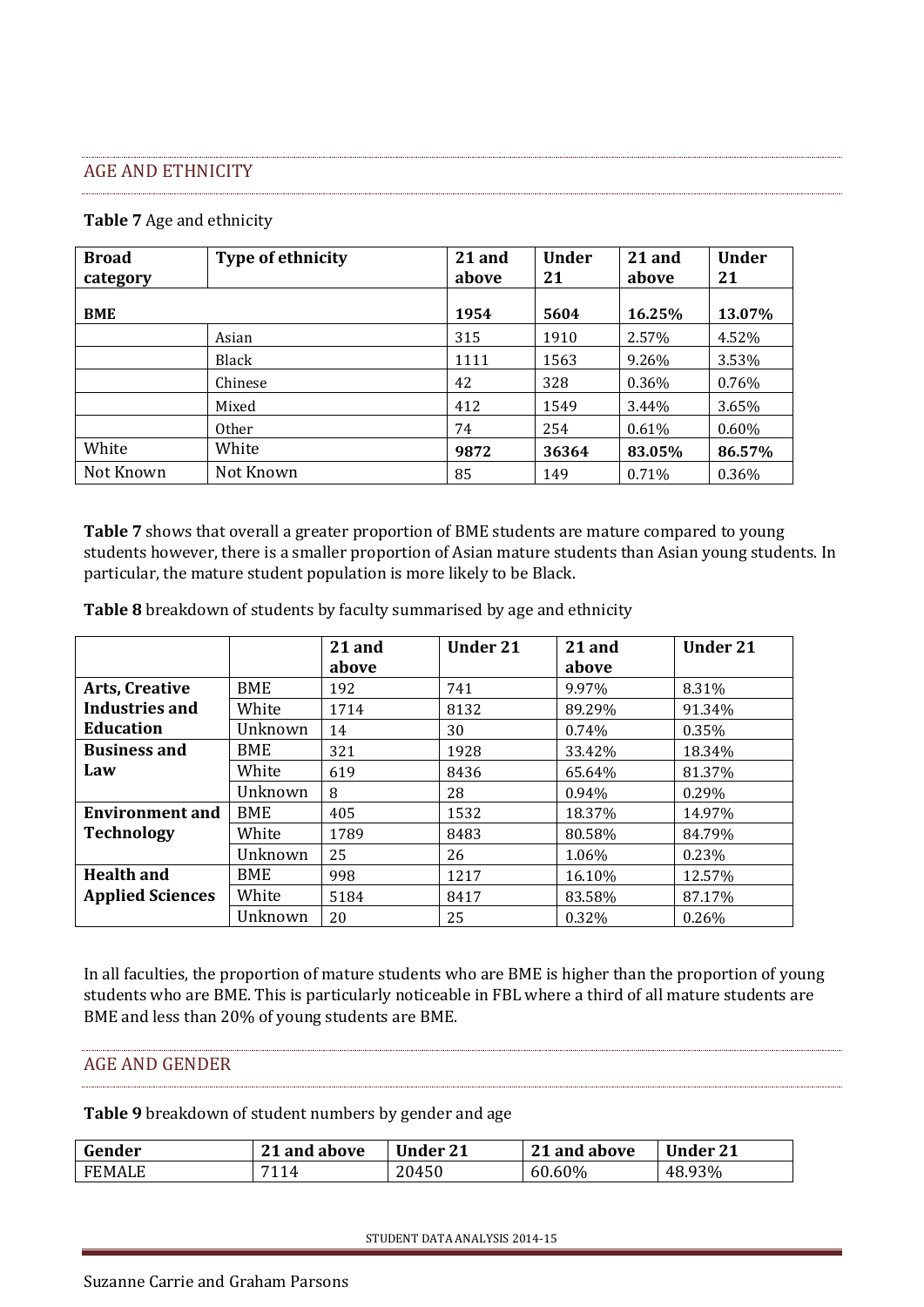| <b>MALE</b><br>707<br>$0\%$<br>$\blacksquare$<br>20<br>70 <sub>0</sub><br>.bb/<br>71.<br>۰.ա<br>-<br>- 75<br>. .<br>. . |
|-------------------------------------------------------------------------------------------------------------------------|
|-------------------------------------------------------------------------------------------------------------------------|

**Table 9** shows that the gender imbalance is greater for mature students than young students, with parity almost being achieved in the young student population.

|                         |        | 21 and<br>above | <b>Under 21</b> | 21 and<br>above | <b>Under 21</b> |
|-------------------------|--------|-----------------|-----------------|-----------------|-----------------|
| <b>Arts, Creative</b>   | Female | 1218            | 6014            | 64.01%          | 67.76%          |
| <b>Industries and</b>   | Male   |                 |                 |                 |                 |
| <b>Education</b>        |        | 702             | 2889            | 35.99%          | 32.24%          |
| <b>Business and</b>     | Female | 376             | 4185            | 41.36%          | 40.92%          |
| Law                     | Male   | 572             | 6207            | 58.64%          | 59.08%          |
| <b>Environment and</b>  | Female | 373             | 1878            | 16.88%          | 17.89%          |
| <b>Technology</b>       | Male   | 1846            | 8163            | 83.12%          | 82.11%          |
| <b>Health and</b>       | Female | 4819            | 6365            | 77.78%          | 65.94%          |
| <b>Applied Sciences</b> | Male   | 1383            | 3294            | 22.22%          | 34.06%          |

**Table 10** breakdown of students by faculty summarised by age and gender

<span id="page-7-0"></span>**Table 10** shows that the traditional gender patterns (with more female students in HAS and more male students in FET) is further pronounced with mature students in comparison to young students. The gender breakdown is largely the same in FBL and ACE for mature and young students.

## STUDENT METRICS ANALYSIS – 2014/15 DATA

## <span id="page-7-1"></span>APPLICATIONS

**Table 11** breakdown of 2014/15 applications by age for faculty and departments

|            |                                                | Under 21 | Over 21 | <b>Under 21 %</b> | <b>Over 21%</b> |
|------------|------------------------------------------------|----------|---------|-------------------|-----------------|
| University |                                                | 21,245   | 7,099   | 75%               | 25%             |
|            | <b>Faculty total</b>                           | 5,576    | 949     | 85%               | 15%             |
|            | Art and Design                                 | 1,575    | 286     | 85%               | 15%             |
|            | Arts and Cultural Industries                   | 1,215    | 158     | 88%               | 12%             |
|            | Education                                      | 1,142    | 293     | 80%               | 20%             |
| <b>ACE</b> | Film and Journalism                            | 1,644    | 212     | 89%               | 11%             |
|            | <b>Faculty total</b>                           | 4,022    | 547     | 88%               | 12%             |
|            | Accounting, Economics and Finance              | 715      | 85      | 89%               | 11%             |
| <b>FBL</b> | <b>Business and Management</b>                 | 2,483    | 334     | 88%               | 12%             |
|            | Law                                            | 824      | 128     | 87%               | 13%             |
|            | <b>Faculty total</b>                           | 4,698    | 917     | 84%               | 16%             |
|            | Architecture and the Built Environment         | 1,271    | 185     | 87%               | 13%             |
|            | Computer Science and Creative Technologies     | 1,412    | 303     | 82%               | 18%             |
|            | Engineering, Design and Mathematics            | 1,271    | 262     | 83%               | 17%             |
| <b>FET</b> | Geography and Environmental Management         | 744      | 167     | 82%               | 18%             |
|            | <b>Faculty total</b>                           | 6,397    | 4,530   | 59%               | 41%             |
|            | <b>Allied Health Professions</b>               | 1,477    | 1,152   | 56%               | 44%             |
|            | Biological, Biomedical and Analytical Sciences | 1,176    | 315     | 79%               | 21%             |
| HAS        | <b>Health and Social Sciences</b>              | 1,924    | 531     | 78%               | 22%             |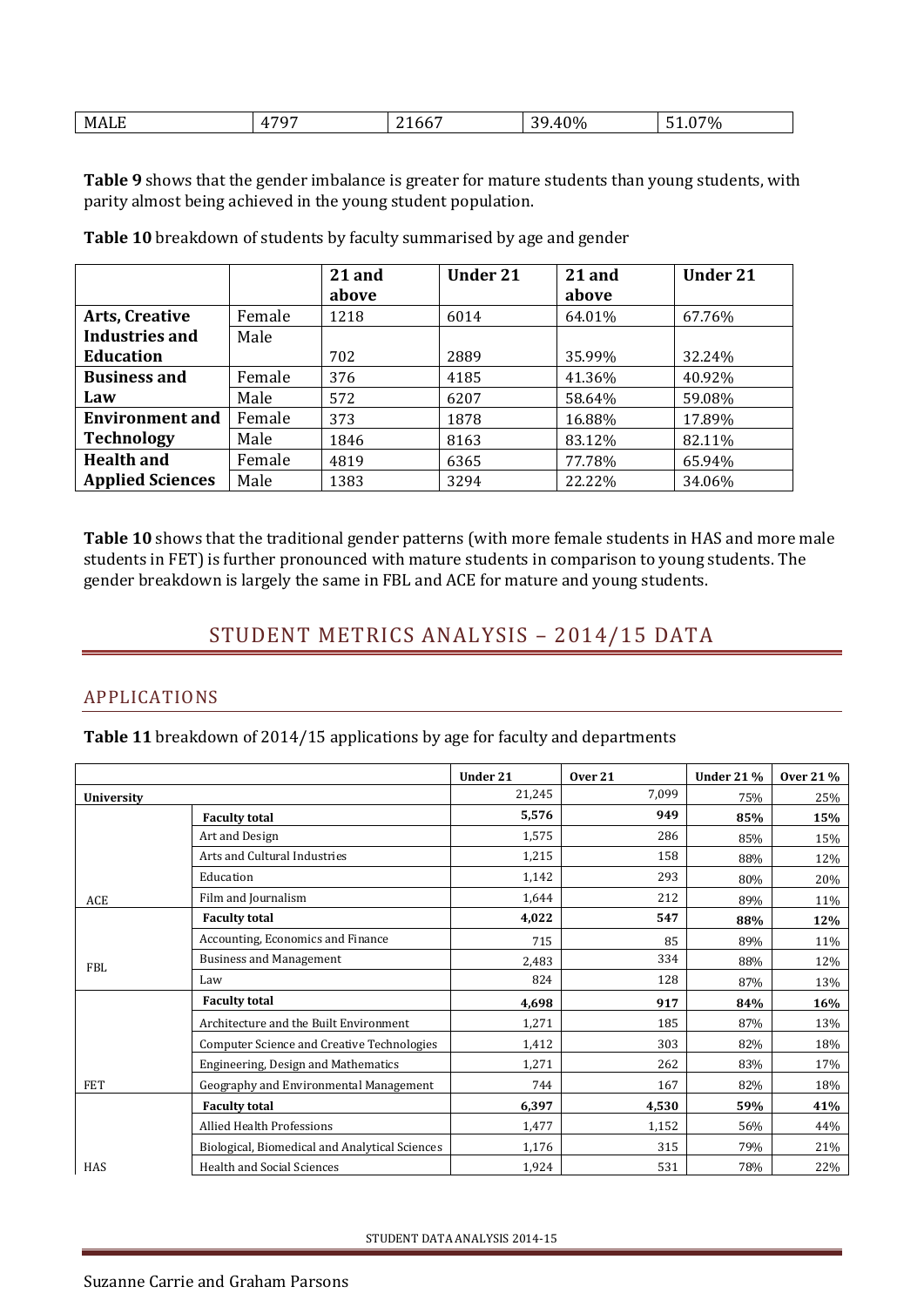| Midwifery<br>Nursing and | 820<br>$\sim 0.01$ | $\sim$ $\sim$ | 120L<br>$\mathbf{u}$<br>$\overline{\phantom{0}}$ | 58% |
|--------------------------|--------------------|---------------|--------------------------------------------------|-----|
|--------------------------|--------------------|---------------|--------------------------------------------------|-----|

Key highlights from the admissions data broken down by age across faculties and departments are:

- $\bullet$  Overall, the university receives around  $\frac{1}{4}$  of all applications from mature applicants.
- This figure is inflated by a very high mature proportion of applications in HAS, particularly in the healthcare related departments (Nursing & midwifery and Allied Health Professions).
- Excluding these two departments from the total university application pool reduces the proportion of mature applicants to 15% - as such the other HAS departments still have a higher than average proportion of mature applications.
- ACE, have relatively low numbers of mature applications with the exception of Education. Applications from mature applicants are particularly low in Arts & Creative Industries and Film and Journalism.
- Applicants in FBL tend to be young, with only between 11 and 13% of applicants being mature across departments. This is likely to be related to the faculty's postgraduate provision that welcomes applicants with evidence of work related prior learning.
- In FET the proportion of mature applicants is higher than average except in Architecture and the Built Environment.

|            |            |                                                | Under 21 | Over 21 | <b>Under 21 %</b> | <b>Over 21%</b> | Under 21<br>conversion | $0$ ver $21$<br>conversion |
|------------|------------|------------------------------------------------|----------|---------|-------------------|-----------------|------------------------|----------------------------|
| University |            |                                                | 4585     | 1575    | 74%               | 26%             | 22%                    | 22%                        |
|            | <b>ACE</b> |                                                | 1026     | 239     | 81%               | 19%             | 18%                    | 25%                        |
|            |            | Art and Design                                 | 286      | 63      | 82%               | 18%             | 18%                    | 22%                        |
|            |            | Arts and Cultural Industries                   | 245      | 37      | 87%               | 13%             | 20%                    | 23%                        |
|            |            | Education                                      | 169      | 75      | 69%               | 31%             | 15%                    | 26%                        |
|            |            | Film and Journalism                            | 327      | 65      | 84%               | 16%             | 20%                    | 30%                        |
|            | <b>FBL</b> |                                                | 1081     | 138     | 89%               | 11%             | 27%                    | 25%                        |
|            |            | Accounting, Economics and Finance              | 232      | 33      | 87%               | 13%             | 33%                    | 39%                        |
|            |            | <b>Business and Management</b>                 | 642      | 77      | 89%               | 11%             | 26%                    | 23%                        |
|            |            | Law                                            | 207      | 28      | 88%               | 12%             | 25%                    | 22%                        |
|            | <b>FET</b> |                                                | 1051     | 272     | 79%               | 21%             | 22%                    | 30%                        |
|            |            | Architecture and the Built Environment         | 237      | 79      | 75%               | 25%             | 19%                    | 42%                        |
|            |            | Computer Science and Creative Technologies     | 304      | 86      | 78%               | 22%             | 22%                    | 28%                        |
|            |            | Engineering, Design and Mathematics            | 310      | 78      | 80%               | 20%             | 24%                    | 30%                        |
|            |            | Geography and Environmental Management         | 200      | 30      | 87%               | 13%             | 27%                    | 18%                        |
|            | <b>HAS</b> |                                                | 1122     | 815     | 58%               | 42%             | 18%                    | 18%                        |
|            |            | Allied Health Professions                      | 134      | 117     | 53%               | 47%             | 9%                     | 10%                        |
|            |            | Biological, Biomedical and Analytical Sciences | 315      | 82      | 79%               | 21%             | 27%                    | 26%                        |
|            |            | <b>Health and Social Sciences</b>              | 425      | 169     | 72%               | 28%             | 22%                    | 32%                        |
|            |            | Nursing and Midwifery                          | 248      | 447     | 36%               | 64%             | 14%                    | 18%                        |

## <span id="page-8-0"></span>ENROLMENTS AND CONVERSION

**Table 12** breakdown of new enrolments in 2014/15 and conversion rates by age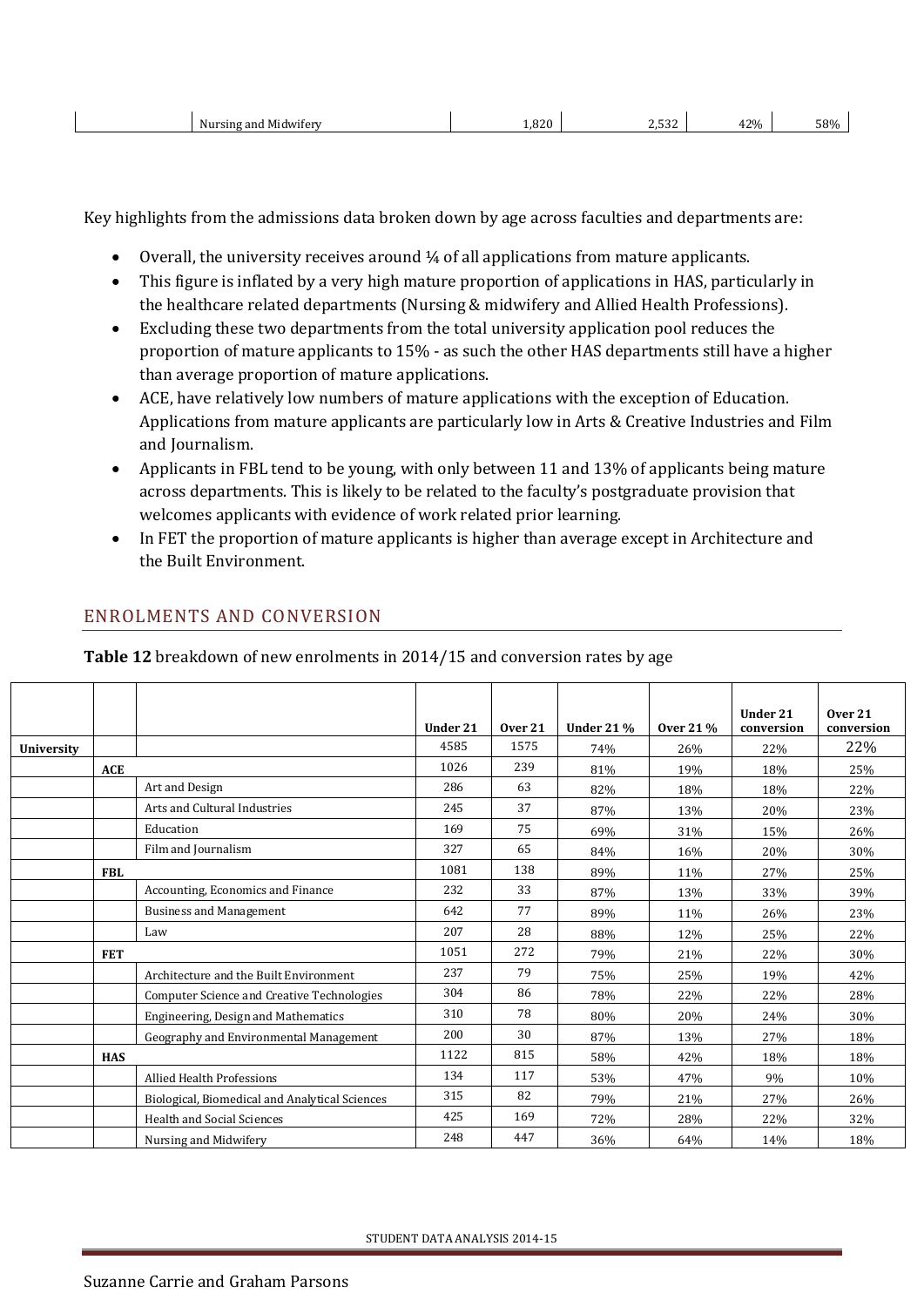Key highlights from the enrolments and conversion data broken down by age across faculties and departments are:

- Across the university there is a similar conversion rate for mature and young students, meaning that around 26% of our new students are mature.
- However, when you exclude the large entrant of mature students into Health related programmes in HAS (in Nursing and Midwifery and Allied Health Professions), the proportion of mature students in the new first year intake decreases to 18% with a conversion rate of 27% (compared to 22% for young students). This means that even when we exclude the large intakes of largely mature students, the university recruits better from its mature applicant population, enrolling a greater proportion than young applicants.
- This strong conversion rate is echoed across the university's departments and faculties, with most having a stronger conversion rate for mature than young applicants.
- Exceptions to this pattern are in FBL (Business and Management and Law) where already low numbers of mature applicants are less likely to enrol than young applicants.
- In addition, Geography, despite relatively strong applications from mature applicants, sees low levels of enrolment from mature students and a lower conversion rate for mature applicants than young applicants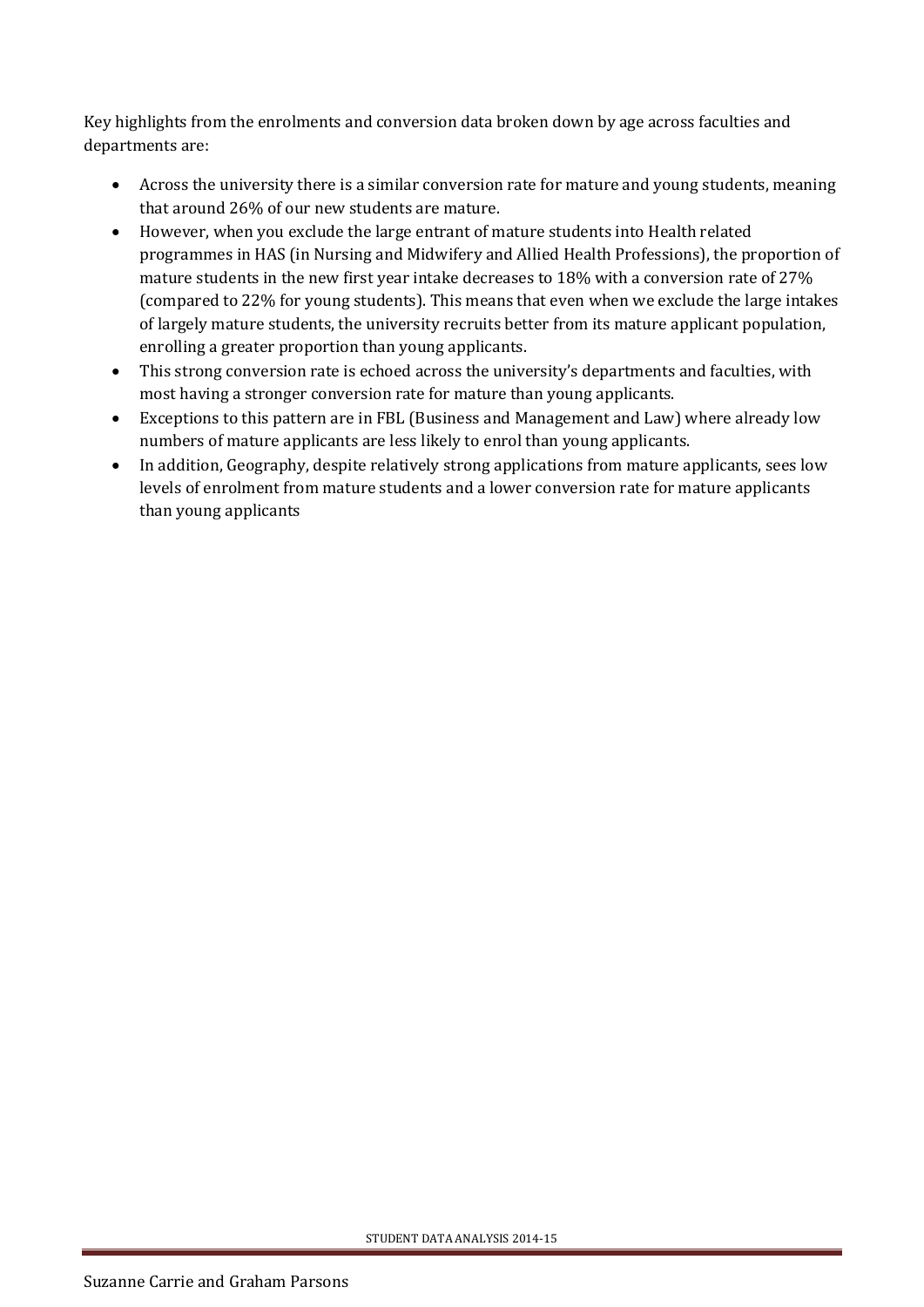## PROGRESSION

| <b>Transition</b>       | Age group   | <b>Total</b> | No HE | No Progression | Progression |      |     | Qualified   No HE %   No Progression   Progression % |     | <b>Qualified %</b> |
|-------------------------|-------------|--------------|-------|----------------|-------------|------|-----|------------------------------------------------------|-----|--------------------|
| point                   |             | #            |       |                |             |      |     |                                                      |     |                    |
| Year 1-2<br>$(2010)$ to | Under 21    | 3607         | 428   | 191            | 2988        |      | 12% | 5%                                                   | 83% | 0%                 |
| 2011)                   | 21 and over | 949          | 133   | 44             | 771         |      | 14% | 5%                                                   | 81% | 0%                 |
| Year $2 - 3$            | Under 21    | 3180         | 184   | 132            | 2864        |      | 6%  | 4%                                                   | 90% | 0%                 |
| $(2011$ to<br>2012)     | 21 and over | 816          | 70    | 49             | 693         |      | 9%  | 6%                                                   | 85% | 0%                 |
| Year 3-4                | Under 21    | 3008         | 145   | 192            | 186         | 2485 | 5%  | $6\%$                                                | 6%  | 83%                |
| $(2012$ to<br>2013)     | 21 and over | 748          | 48    | 71             | 46          | 583  | 6%  | 9%                                                   | 6%  | 78%                |
| Year 4-5                | Under 21    | 407          | 69    | 37             | 33          | 268  | 17% | 9%                                                   | 8%  | 66%                |
| $(2013)$ to<br>2014)    | 21 and over | 128          | 26    | 25             | 11          | 66   | 20% | 20%                                                  | 9%  | 52%                |

Table 13 cohort comparison across 4 years by age

<span id="page-10-0"></span>**Table 13** shows that at the transition from year 1 to year 2, a greater proportion of mature students withdrew than young students. In years 2 and 3, mature students were also less likely to make appropriate progress and were more likely to withdraw. At the end of year 3, mature students were less likely to have qualified and in year 4/5, were more likely to have left HE or have failed to make further progress.

#### <span id="page-10-1"></span>**SATISFACTION**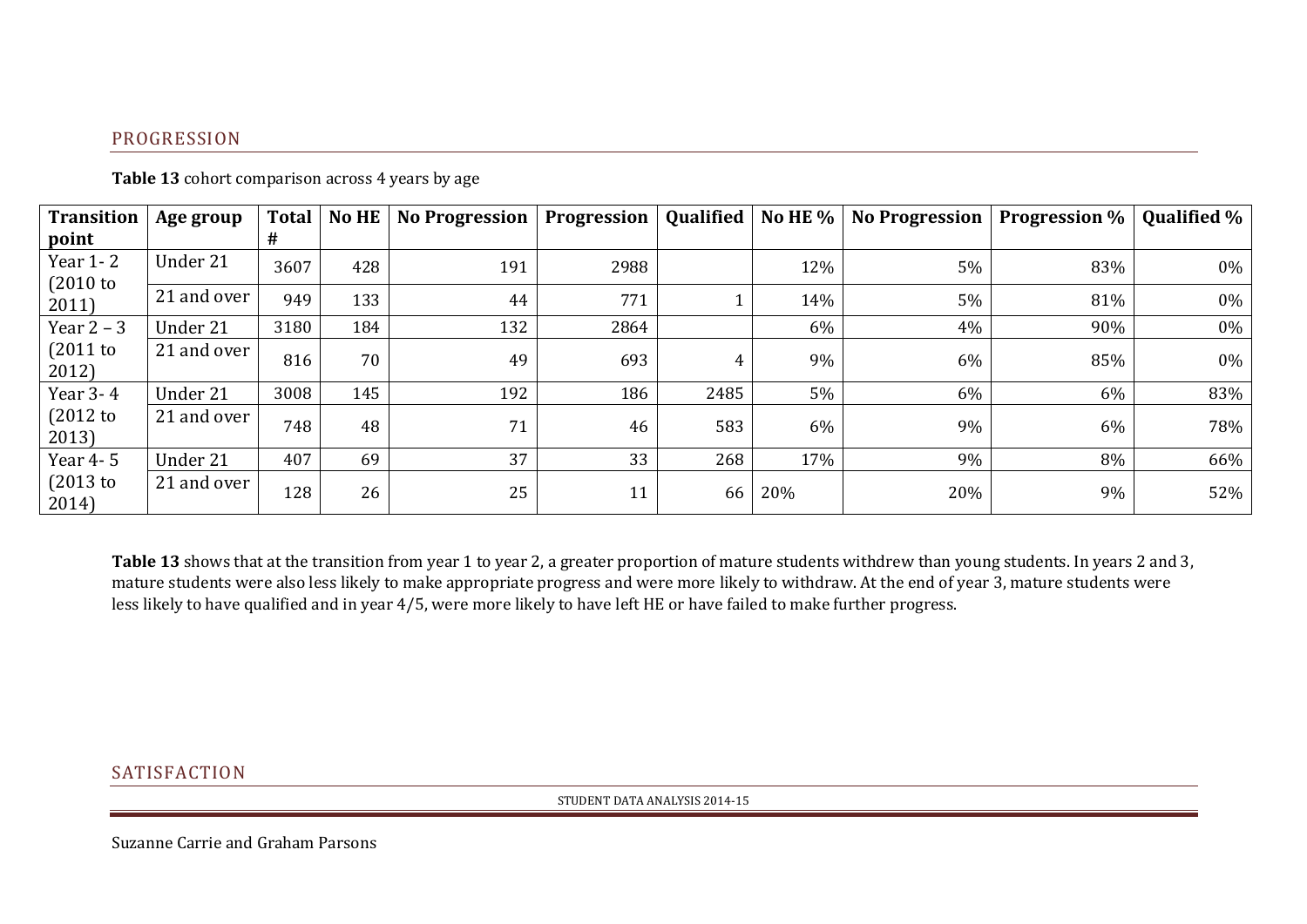**Table 14** NSS satisfaction scores broken down by age category

|        | Number of<br>respondents | Response<br>rate | The<br>teaching<br>on my<br>course | Assessment<br>and<br>feedback | Academic<br>support | Organisation<br>and<br>management | Learning<br>resources | Personal<br>development | <b>Overall</b><br><b>Satisfaction</b> | Students<br>Union |
|--------|--------------------------|------------------|------------------------------------|-------------------------------|---------------------|-----------------------------------|-----------------------|-------------------------|---------------------------------------|-------------------|
| Young  | 2568                     | 76%              | 87%                                | 70%                           | 83%                 | 76%                               | 88%                   | 83%                     | 85%                                   | 70%               |
| Mature | 929                      | 76%              | 87%                                | 72%                           | 80%                 | 69%                               | 88%                   | 83%                     | 83%                                   | 63%               |

**Table 14** shows that young students were more satisfied overall with the university but both groups were equally likely to take part in the survey.

In particular, young students were significantly more satisfied with the Students' Union and with the organisation and management on their programme. Mature students gave significantly lower ratings to the question "Any changes in the course or teaching have been communicated effectively" with only 65% reporting agreement with this statement in comparison to 76% of young students.

## GOOD HONOURS AND DEGREE CLASSIFICATION

|              | 12/13         |                                | 13/14         |                                | 14/15         |                                |  |
|--------------|---------------|--------------------------------|---------------|--------------------------------|---------------|--------------------------------|--|
|              | <b>Enrols</b> | Good<br><b>Honours</b><br>Rate | <b>Enrols</b> | Good<br><b>Honours</b><br>Rate | <b>Enrols</b> | Good<br><b>Honours</b><br>Rate |  |
| 21 and above | 915           | 76.94%                         | 1019          | 75.27%                         | 845           | 71.72%                         |  |
| Under 21     | 3141          | 75.07%                         | 3539          | 77.11%                         | 2899          | 78.75%                         |  |

**Table 15** good honours rates for the university by age over time

**Table 16** degree classification rates for the university by age over time

<span id="page-11-0"></span>

| 12/13 | 13/14 | 14/15 |
|-------|-------|-------|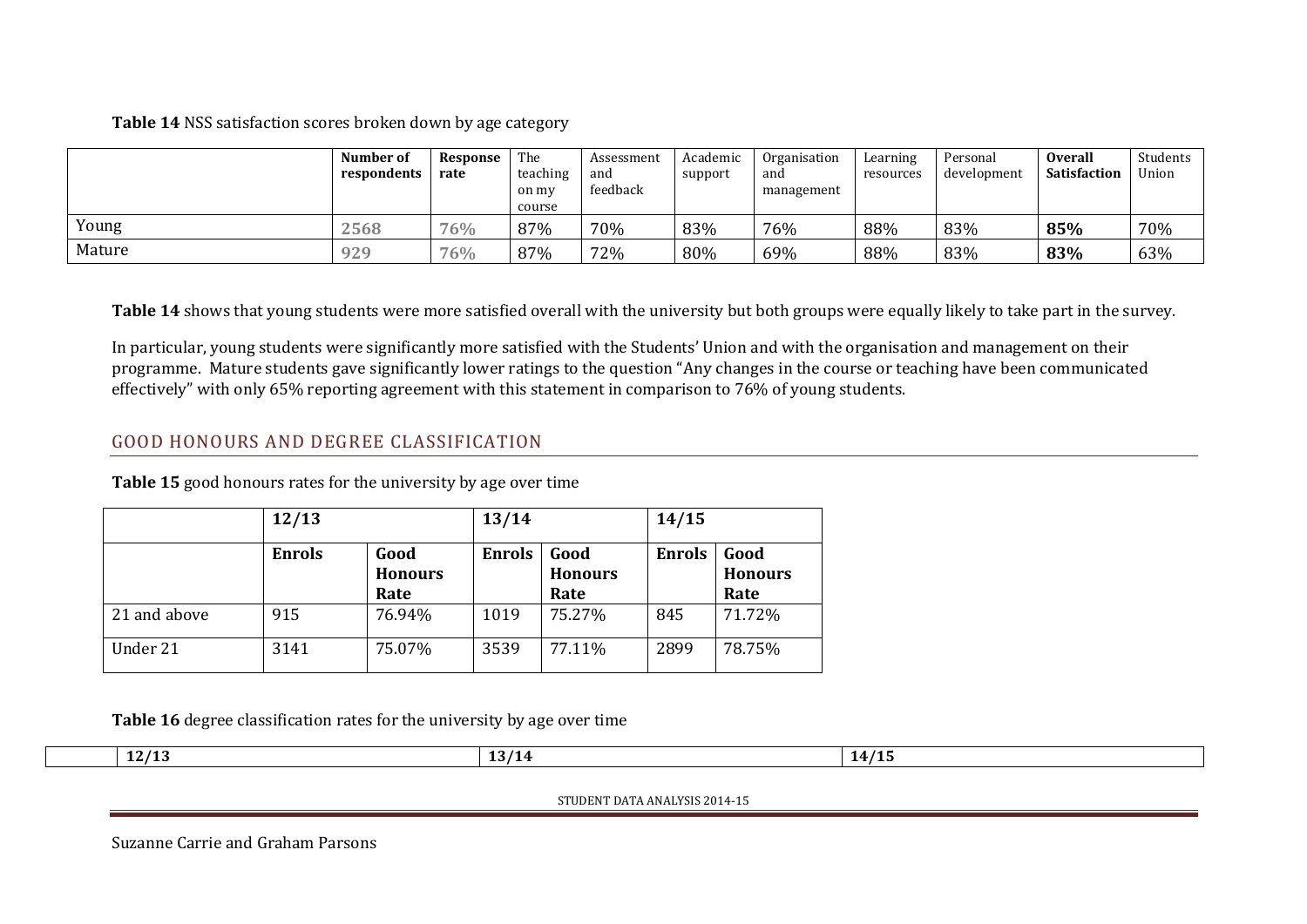|                  | 1st |               | U <sub>2</sub> |                    | L2      |                        | 3rd |              | 1st            |                        | U <sub>2</sub> |               | L2            |                        | 3rd |              | 1st          |                       | U <sub>2</sub> |               | L <sub>2</sub> |               | 3rd |              |
|------------------|-----|---------------|----------------|--------------------|---------|------------------------|-----|--------------|----------------|------------------------|----------------|---------------|---------------|------------------------|-----|--------------|--------------|-----------------------|----------------|---------------|----------------|---------------|-----|--------------|
| <b>Row Label</b> |     | $\%$          |                | $\%$               | #       | $\%$                   | #   | $\%$         | #              | $\%$                   | #              | $\%$          | #             | $\%$                   |     | $\%$         | #            | $\%$                  | #              | $\%$          | #              | $\%$          | #   | $\%$         |
| $21 +$           | 29  | 31.33<br>%    | 414            | 45.46<br>$\%$      | 18<br>4 | 20.36<br>$\frac{0}{0}$ |     | 2.85<br>$\%$ | 31<br><u>_</u> | 30.36<br>$\frac{0}{0}$ | 455            | 44.54<br>$\%$ | つつ<br>▵▵<br>▵ | 22.22<br>22.22<br>$\%$ |     | 2.87<br>$\%$ | 23<br>ຳ<br>▵ | $\sim$<br>.16<br>$\%$ | 374            | 44.64<br>$\%$ | 20<br>8        | 24.59<br>$\%$ |     | 3.61<br>$\%$ |
| U21              | 61  | 19.00<br>$\%$ | 174            | ຳອ<br>56.2<br>$\%$ | 71      | 22.48<br>$\%$          |     | 2.25<br>$\%$ | 75             | 17<br>$\frac{0}{0}$    | 197            | 56.06<br>$\%$ | 73            | 20.69<br>$\%$          |     | 2.08<br>$\%$ | 68<br>8      | 23.55<br>$\%$         | 159            | 55.03<br>$\%$ | 54<br>8        | 19.09         |     | 2.33<br>$\%$ |

**Table 15** shows that over the 3 year period mature students have achieved less good honours whilst young students have achieved more. **Table 16** shows that this is likely to be due to:

- $\bullet$  A decrease in the proportion of mature students receiving a 1<sup>st</sup> in this period
- An increase in the proportion of mature students receiving a 2.2 (L2) or a  $3<sup>rd</sup>$  in this period
- An increase in the proportion of young students receiving a  $1<sup>st</sup>$  in this period
- In each year, mature students were more likely to achieve a 3<sup>rd</sup> than young students and over this period have become both more likely to achieve a 2.2 (L2) than young students and less likely to achieve a 1st.

**National Comparison:** Within its statistical report 2015, the Equality Challenge Unit reports that the degree attainment gap between age groups was widest in England, where 76.0% of qualifiers aged 21 and under received a first/2:1 compared with 62.7% of those aged 26–35 (a 13.3 percentage point difference).<sup>1</sup> They also report that *'t*he proportion of qualifiers receiving a first increased with age. However, the proportion of students receiving a third/pass also increased with age.<sup>2</sup>

STUDENT DATA ANALYSIS 2014-15

 $\overline{a}$ 

<sup>1</sup> Equality in higher education: statistical report 2015,p167

<sup>2</sup> Equality in higher education: statistical report 2015, p241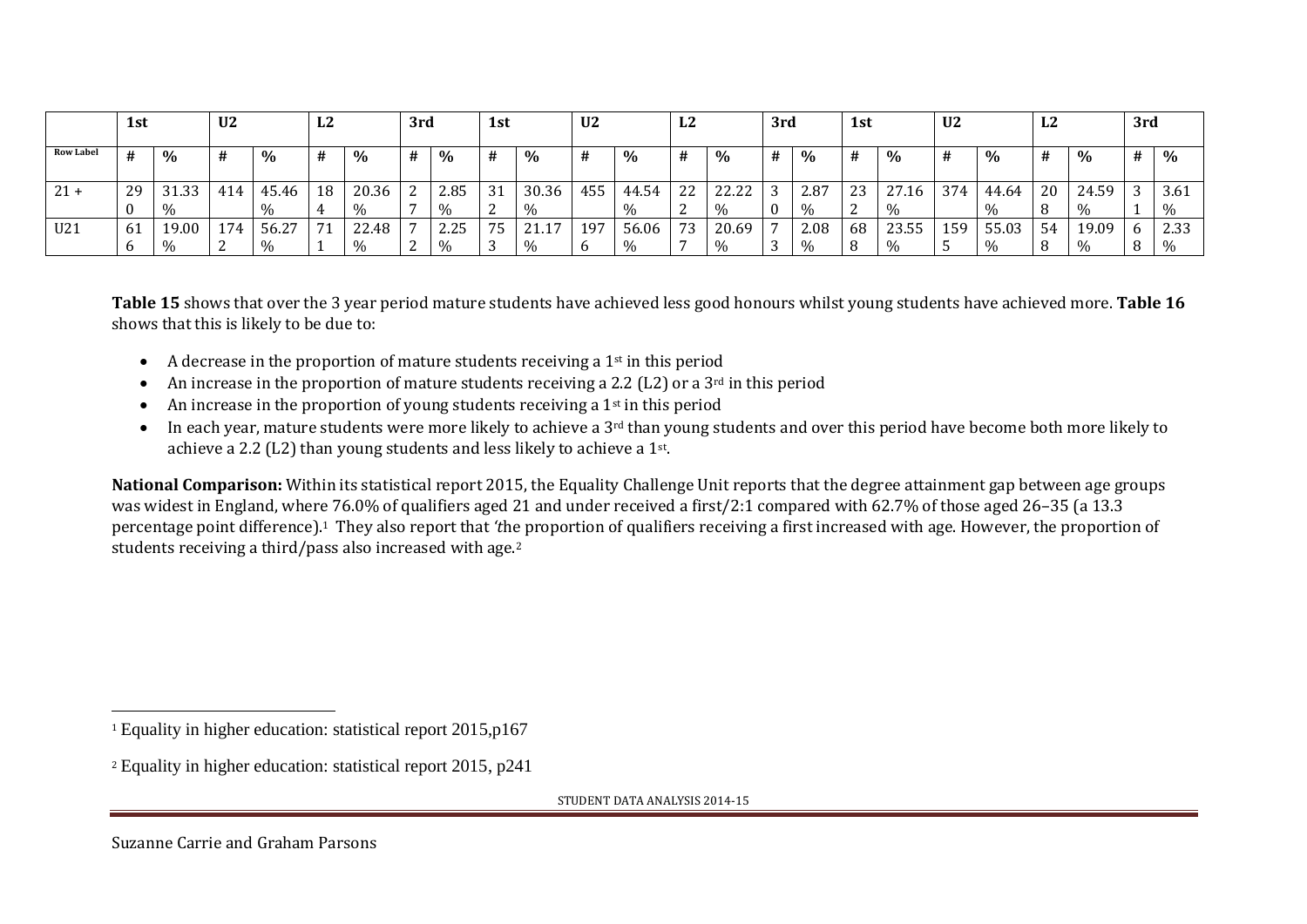|                                     |                   | 12/13         |                                | 13/14         |                                | 14/15         |                                |
|-------------------------------------|-------------------|---------------|--------------------------------|---------------|--------------------------------|---------------|--------------------------------|
|                                     | <b>Row Labels</b> | <b>Enrols</b> | Good<br><b>Honours</b><br>Rate | <b>Enrols</b> | Good<br><b>Honours</b><br>Rate | <b>Enrols</b> | Good<br><b>Honours</b><br>Rate |
| Arts, Creative<br><b>Industries</b> | 21 and above      | 249           | 81.73%                         | 244           | 76.84%                         | 171           | 79.47%                         |
| and<br><b>Education</b>             | Under 21          | 929           | 81.66%                         | 937           | 81.09%                         | 774           | 79.01%                         |
| <b>Business and</b><br>Law          | 21 and above      | 72            | 65.45%                         | 79            | 65.99%                         | 63            | 68.25%                         |
|                                     | Under 21          | 711           | 69.55%                         | 888           | 75.33%                         | 816           | 81.38%                         |
| Environment<br>and                  | 21 and above      | 154           | 71.43%                         | 127           | 78.74%                         | 101           | 70.30%                         |
| <b>Technology</b>                   | Under 21          | 664           | 71.06%                         | 711           | 75.39%                         | 563           | 77.80%                         |
| <b>Health and</b><br><b>Applied</b> | 21 and above      | 441           | 78.02%                         | 569           | 75.11%                         | 511           | 69.83%                         |
| <b>Sciences</b>                     | Under 21          | 838           | 75.63%                         | 1002          | 76.20%                         | 746           | 76.33%                         |

**Table 17.** breakdown of good honours rate by year and faculty broken down by age

**Table 17** shows the variation in good honours rates by faculty over the period. You can see that while ACE has a similar set of good honours rates for mature and young students, all other faculties have a significantly lower good honours rate for mature students. The gap in good honours by age has been widening in FBL and in HAS (where there has been a reversal in the past 3 years (in 12/13 mature students achieved a better good honours rate than young students).

|  |  |  |  |  | Table 18 - breakdown of 2014/15 degree classification broken down by age and faculty |  |
|--|--|--|--|--|--------------------------------------------------------------------------------------|--|
|--|--|--|--|--|--------------------------------------------------------------------------------------|--|

|                       |              | 1st |               | U <sub>2</sub> |               | L2  |               | 3rd            |      |
|-----------------------|--------------|-----|---------------|----------------|---------------|-----|---------------|----------------|------|
|                       |              | #   | $\frac{0}{0}$ | #              | $\frac{0}{0}$ | #   | $\frac{0}{0}$ | #              | $\%$ |
| <b>Arts, Creative</b> | 21 and above | 46  | 26.9          | 90             | 52.6          | 29  | 16.9          | 6              | 3.51 |
| <b>Industries</b>     |              |     | 0%            |                | 3%            |     | 6%            |                | $\%$ |
| and Education         | Under 21     | 160 | 20.0          | 452            | 59.3          | 144 | 18.2          | 19             | 2.36 |
|                       |              |     | 0%            |                | 8%            |     | 6%            |                | $\%$ |
| <b>Business and</b>   | 21 and above | 12  | 18.5          | 31             | 50.0          | 19  | 30.0          | $\mathbf{1}$   | 1.43 |
| Law                   |              |     | 7%            |                | $0\%$         |     | 0%            |                | $\%$ |
|                       | Under 21     | 213 | 26.3          | 452            | 54.1          | 136 | 17.5          | 16             | 2.02 |
|                       |              |     | 7%            |                | $0\%$         |     | 1%            |                | $\%$ |
| Environment           | 21 and above | 23  | 21.5          | 48             | 48.6          | 28  | 28.0          | $\overline{2}$ | 1.87 |
| and                   |              |     | 0%            |                | $0\%$         |     | 4%            |                | $\%$ |
| <b>Technology</b>     | Under 21     | 179 | 31.6          | 259            | 45.7          | 118 | 21.3          | 7              | 1.37 |
|                       |              |     | 2%            |                | $0\%$         |     | 1%            |                | $\%$ |
| <b>Health and</b>     | 21 and above | 151 | 29.6          | 206            | 40.3          | 132 | 25.6          | 22             | 4.31 |
| <b>Applied</b>        |              |     | 1%            |                | 9%            |     | 9%            |                | $\%$ |
| <b>Sciences</b>       | Under 21     | 136 | 17.8          | 433            | 58.6          | 151 | 20.1          | 26             | 3.39 |
|                       |              |     | 9%            |                | 2%            |     | 0%            |                | %    |

**Table 18** provides further evidence of differentials in degree outcome by age.